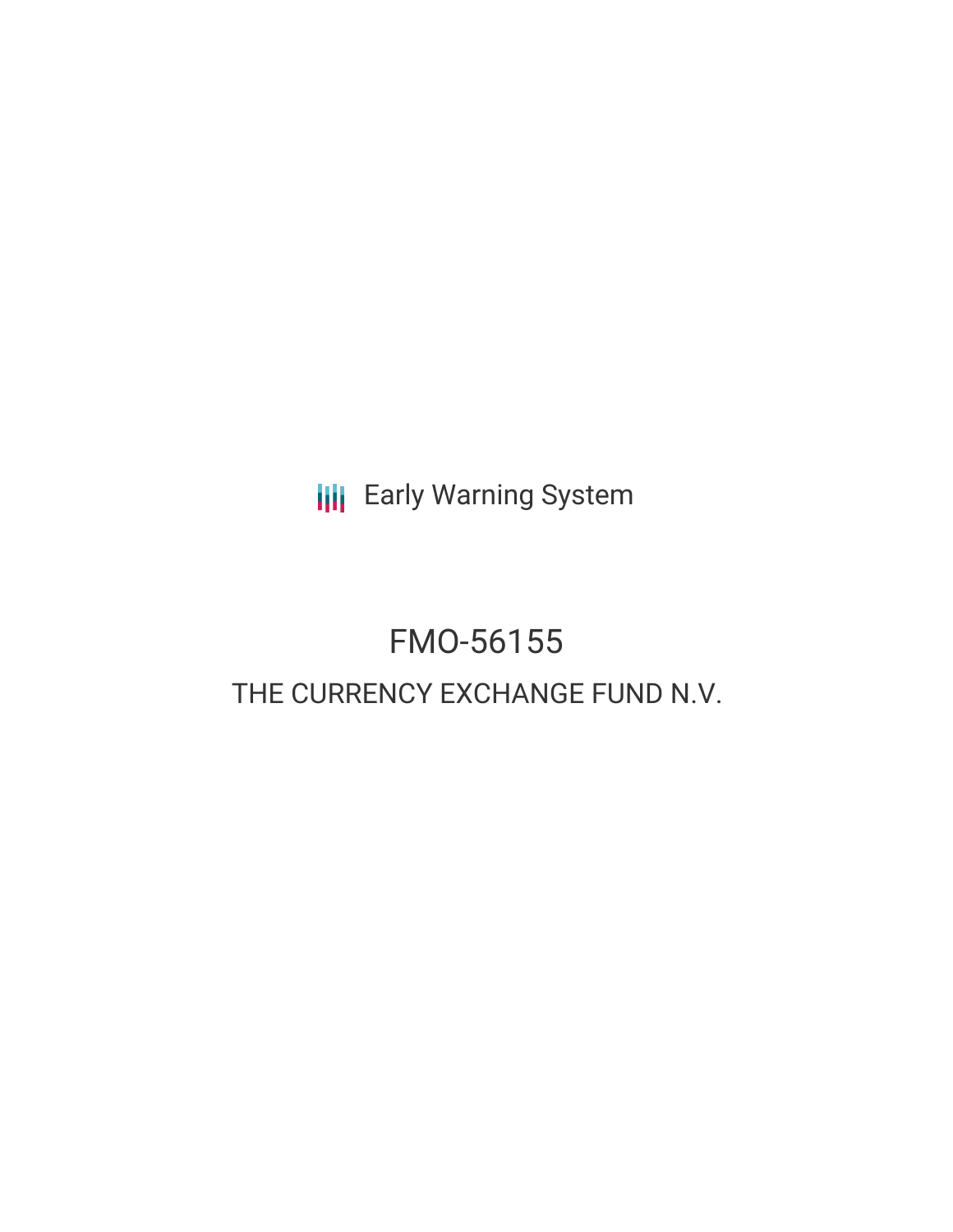

## **Quick Facts**

| Netherlands Development Finance Company (FMO) |
|-----------------------------------------------|
|                                               |
|                                               |
| Currency Exchange Fund NV                     |
|                                               |
|                                               |
|                                               |
|                                               |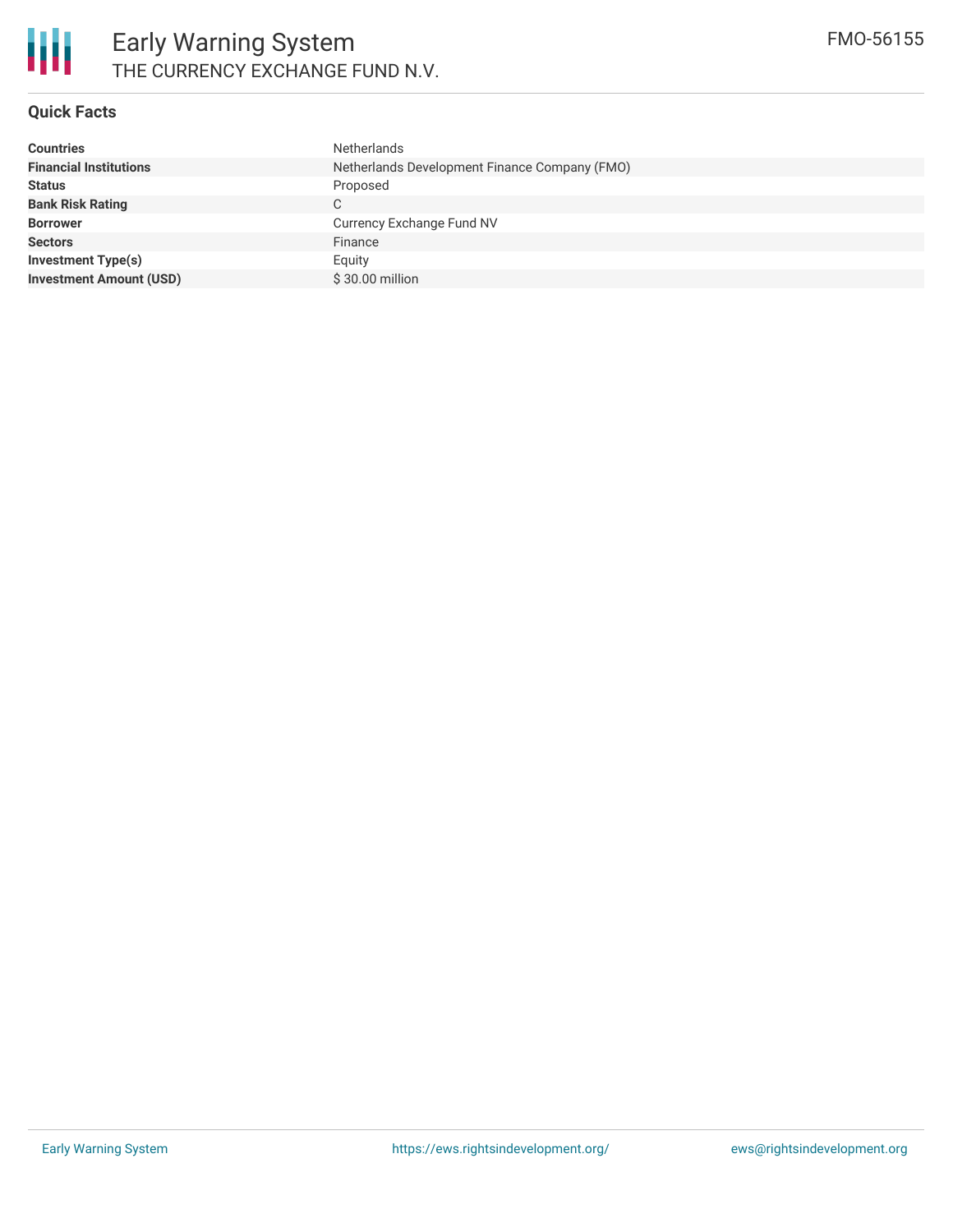

## **Project Description**

According to the Bank's website, this project will provide financing to the borrower in order to increase their capital base and support the growth of its portfolio of local currency solutions.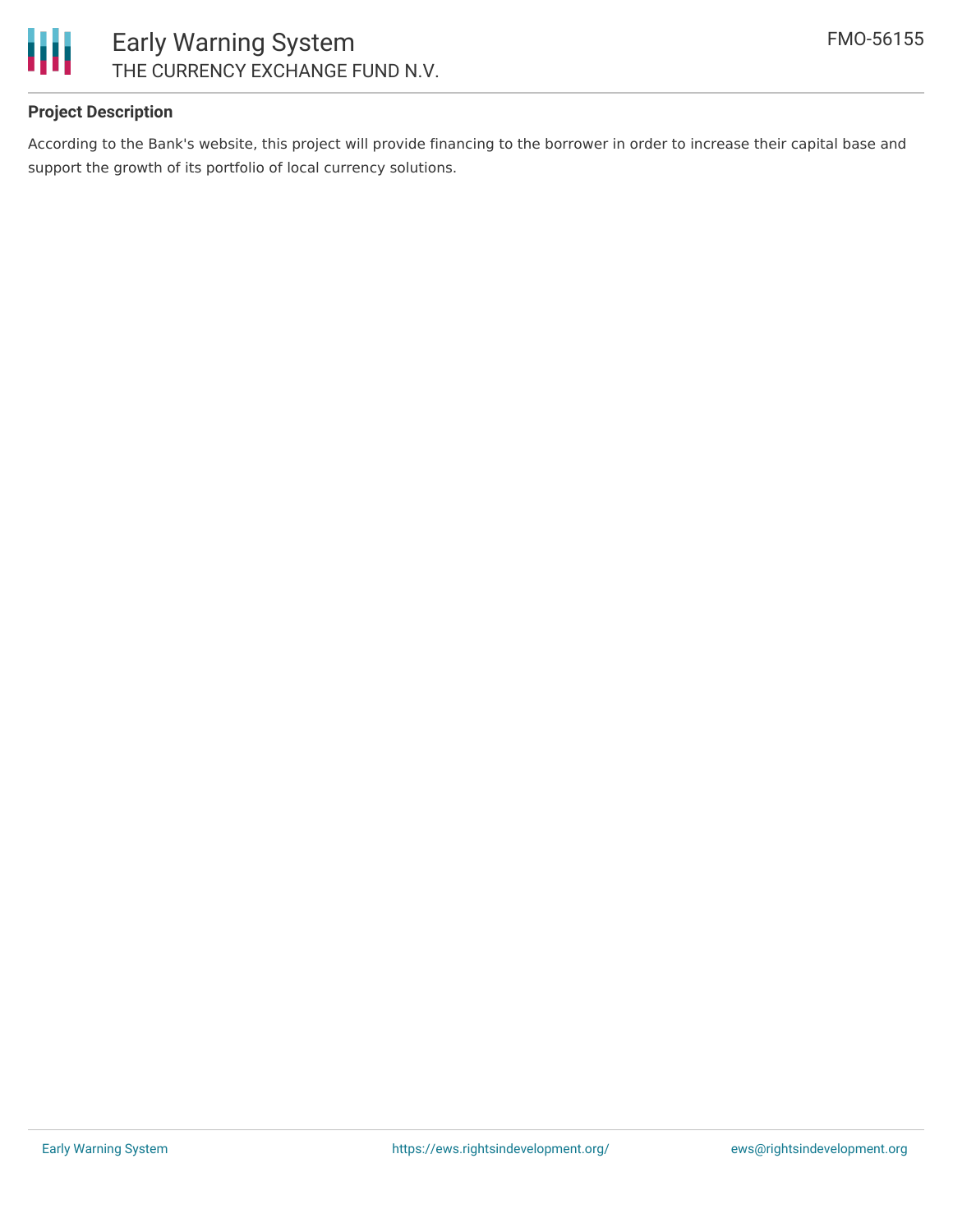## **Investment Description**

Netherlands Development Finance Company (FMO)

## **Financial Intermediary**

Financial Intermediary: A commercial bank or financial institution that receives funds from a development bank. A financial intermediary then lends these funds to their clients (private actors) in the form of loans, bonds, guarantees and equity shares. Financial intermediaries include insurance, pension and equity funds. The direct financial relationship is between the development bank and the financial intermediary.

Currency [Exchange](file:///actor/2319/) Fund NV (Financial Intermediary)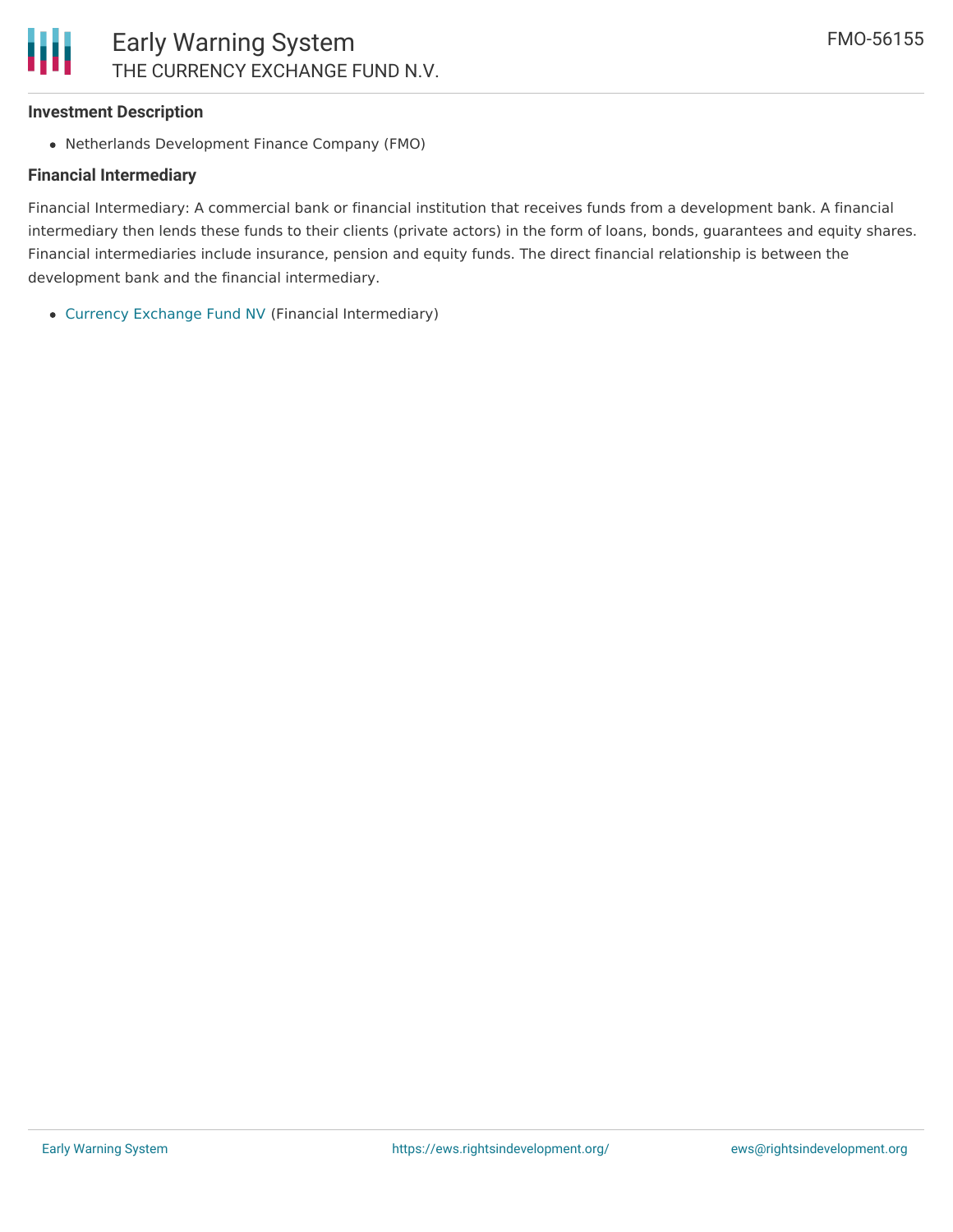

## **Private Actors Description**

The Currency Exchange Fund N.V. ('TCX') is a fund based in Amsterdam, The Netherlands. It was founded in 2007 by development finance institutions, specialized microfinance investment vehicles and donors to offer solutions to manage currency risk in developing and frontier markets. These solutions consist of derivatives which enable TCX's investor to lend in local currency while shifting the currency risk to TCX. This protects borrowers from the risk resulting from currency volatility due to borrowing in hard currencies like USD, EUR, etc.